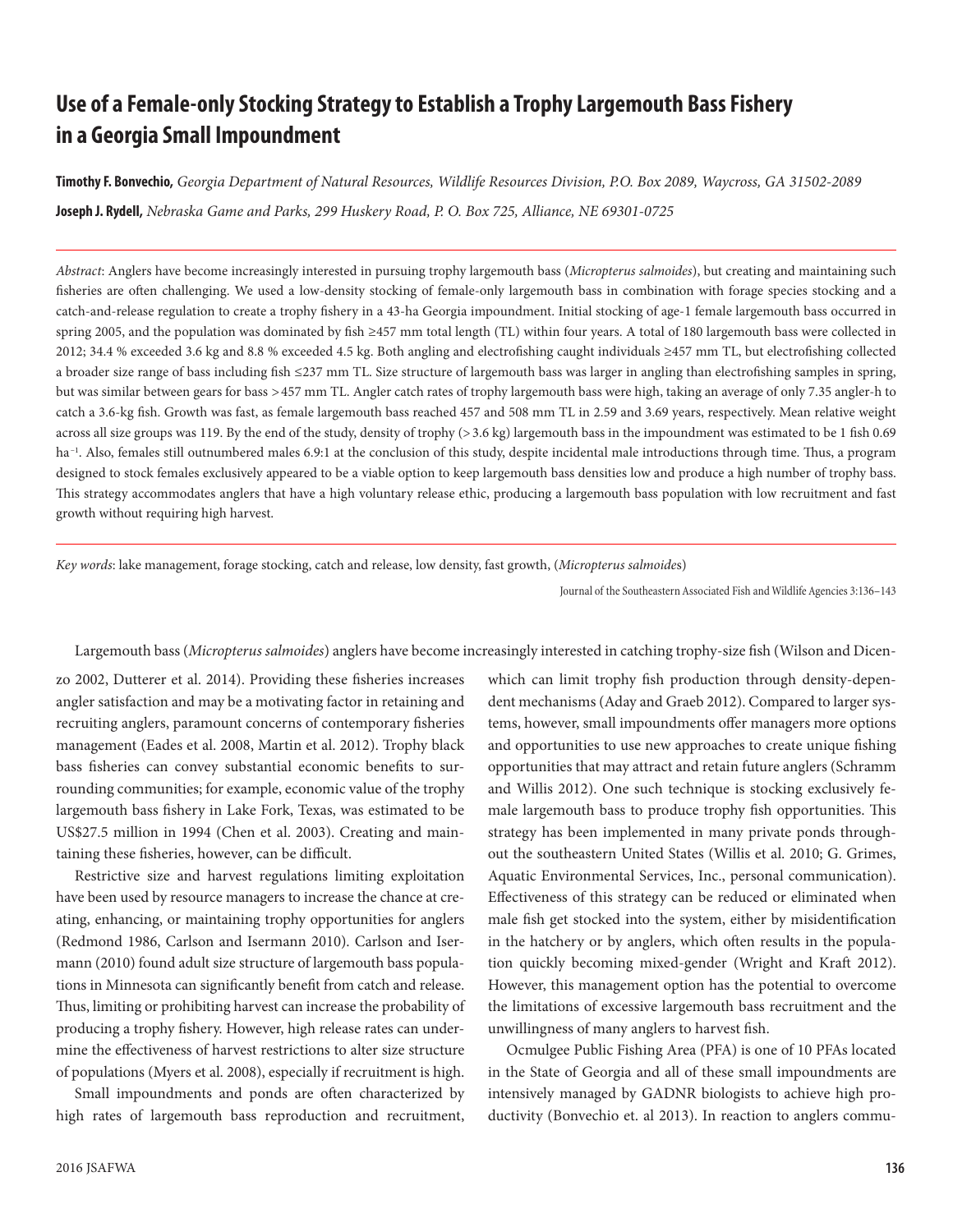nicating a greater importance on potential opportunities for trophy-size bass (Wilson and Dicenzo 2002, Beardmore et al. 2011), the Georgia Department of Natural Resources Wildlife Resources Division (GADNR) has been proactively searching for more trophy bass opportunities on several of its PFA systems (Bonvechio et al. 2013). To meet this need, Ocmulgee PFA was used to assess the effectiveness of stocking of all female bass, in conjunction with catch-and-release angling, to create a trophy largemouth bass fishery. We found no published study that examined growth and size structure of a female-only trophy largemouth bass population using a combination of angling and electrofishing. The objective of this study was to evaluate the size structure and growth of an allfemale largemouth bass population and to estimate the number of trophy bass found in the impoundment eight years following initial stocking.

## **Methods**

#### Study Area

Ocmulgee PFA is a 43-ha reservoir in central Georgia near the town of Cochran. The reservoir is located within the Ocmulgee Wildlife Management Area and is owned by the GADNR. The reservoir was impounded in 2004, and standing timber was left in 50% of the flooded area to establish complex fish habitat. Mean and maximum depth was 4 m and 9 m, respectively. Fertilizer and lime were added to increase production, and Secchi transparency during summer was maintained at 0.5–0.6 m. The reservoir developed a leak in summer 2011, water levels began steadily falling, and the reservoir was reduced to roughly 26 ha by late February 2012. By November 2012, navigability became a serious issue, and the GADNR was forced to close the reservoir to fishing and drain it for repairs which were accomplished by December. Since impoundment, the largemouth bass population was managed with a catch-and-release regulation. The fishery was monitored by a lake manager with the ability to issue citations which likely increased angler compliance with the catch and release regulation.

#### Stocking

In 2004 and 2005,  $F_1$  Florida largemouth bass (*Micropterus salmoides floridanus*) x northern largemouth bass (*M. s. salmoides*) procured from American Sportfish Hatchery, Inc. (Montgomery, Alabama) were reared in GADNR hatchery ponds. These bass were recovered from hatchery ponds a year later, and sex was determined by inserting a pipette into the urogenital opening (R. Phelps, School of Fisheries, Aquaculture, and Aquatic Sciences, Auburn Universty, unpublished data). All female largemouth bass were tagged with a passive integrated transponder (PIT) tag for later identification and stocked into Ocmulgee PFA in 2005 and

**Table 1.** Stocking history of female largemouth bass including year-class, age, number, and density (fish ha–1) stocked; genetics of the stocked fish; mean total length (TL) stocked; minimum TL stocked; maximum TL stocked; and brood origin. Genetic strains were:  $F_1$  = Florida largemouth bass crossed with northern largemouth bass, and  $F_x$  = Georgia's intergrade largemouth bass (*M. salmoides*) obtained from the Ocmulgee River. Minimum, maximum, and mean total length data for one of the 2009 stocking events were lost.

| Year-<br>class | Age | $\mathbf n$<br>stocked | <b>Density</b><br>stocked | Genetics    | Mean<br>TL. | Min<br>TL. | Max<br>TL. | <b>Brood origin</b>                         |
|----------------|-----|------------------------|---------------------------|-------------|-------------|------------|------------|---------------------------------------------|
| 2005           | 8   | 550                    | 12.8                      | F1          | 273         | 141        | 340        | American Sportfish                          |
| 2006           | 7   | 550                    | 12.8                      | F1          | 240         | 185        | 351        | American Sportfish                          |
| 2008           | 5   | 53                     | 1.3                       | $F_1 & F_2$ | 317         | 227        | 443        | Dodge County (PFA) Flat<br>Creek (PFA)      |
| 2009           | 4   | 100                    | 2.3                       | $F_x$       | $N/A^*$     | $N/A^*$    | $N/A^*$    | Dodge County (PFA)<br>Ocmulgee River        |
|                | N/A | 6                      |                           | N/A         | 455         | 421        | 480        | Ocmulgee PFA<br>Reproduction                |
| 2010           | 3   | 334                    | 7.8                       | $F_{x}$     | 204         | 146        | 312        | Dodge County (PFA)<br><b>Ocmulgee River</b> |
|                | N/A | $\overline{7}$         |                           | N/A         | 441         | 300        | 528        | Ocmulgee (PFA)<br>Reproduction              |
| 2011           | N/A | $\overline{2}$         |                           | N/A         | 447         | 410        | 484        | Ocmulgee (PFA)<br>Reproduction              |
| 2012           | 1   | 81                     | 1.9                       | $F_{x}$     | 256         | 229        | 287        | Ocmulgee (PFA)<br>American Sportfish        |
|                | N/A | 3                      |                           | N/A         | 477         | 390        | 541        | Ocmulgee (PFA)<br>Reproduction              |

2006 at a rate of 12.8 fish ha–1 (Table 1). Lower numbers of female largemouth bass were tagged and stocked into the impoundment throughout the study using similar methods. Also, any untagged female largemouth bass collected from 2009–2012 were subsequently tagged (Table 1). Sizes and genetics (i.e., origin) of female largemouth bass stocked after 2006 varied by batch and year.

Bluegill (*Lepomis macrochirus*), golden shiners (*Notemigonus crysoleucas*), redear sunfish (*L. microlophus*), and threadfin shad (*Dorosoma petenense*) were stocked in 2004, one year before the first largemouth bass stocking. This was done to allow reproduction and accumulation of forage prior to stocking of largemouth bass. Afterwards, four additional species were stocked as either forage or sportfish (Table 2). Supplemental stockings primarily consisted of goldfish (*Carassius auratus)*, lake chubsuckers *(Erimyzon sucetta)*, and channel catfish (*Ictalurus punctatus*).

#### Sampling

Ocmulgee PFA was sampled using electrofishing in the spring from 2008 through 2012 to follow the progression of growth and size structure. The largemouth bass population was sampled one time in 2008 and 2011, two times in 2009 and 2010, and five times in 2012; all between 1 March to 30 April using boat electrofishing equipment with a 7500-W generator and a Smith-Root GPP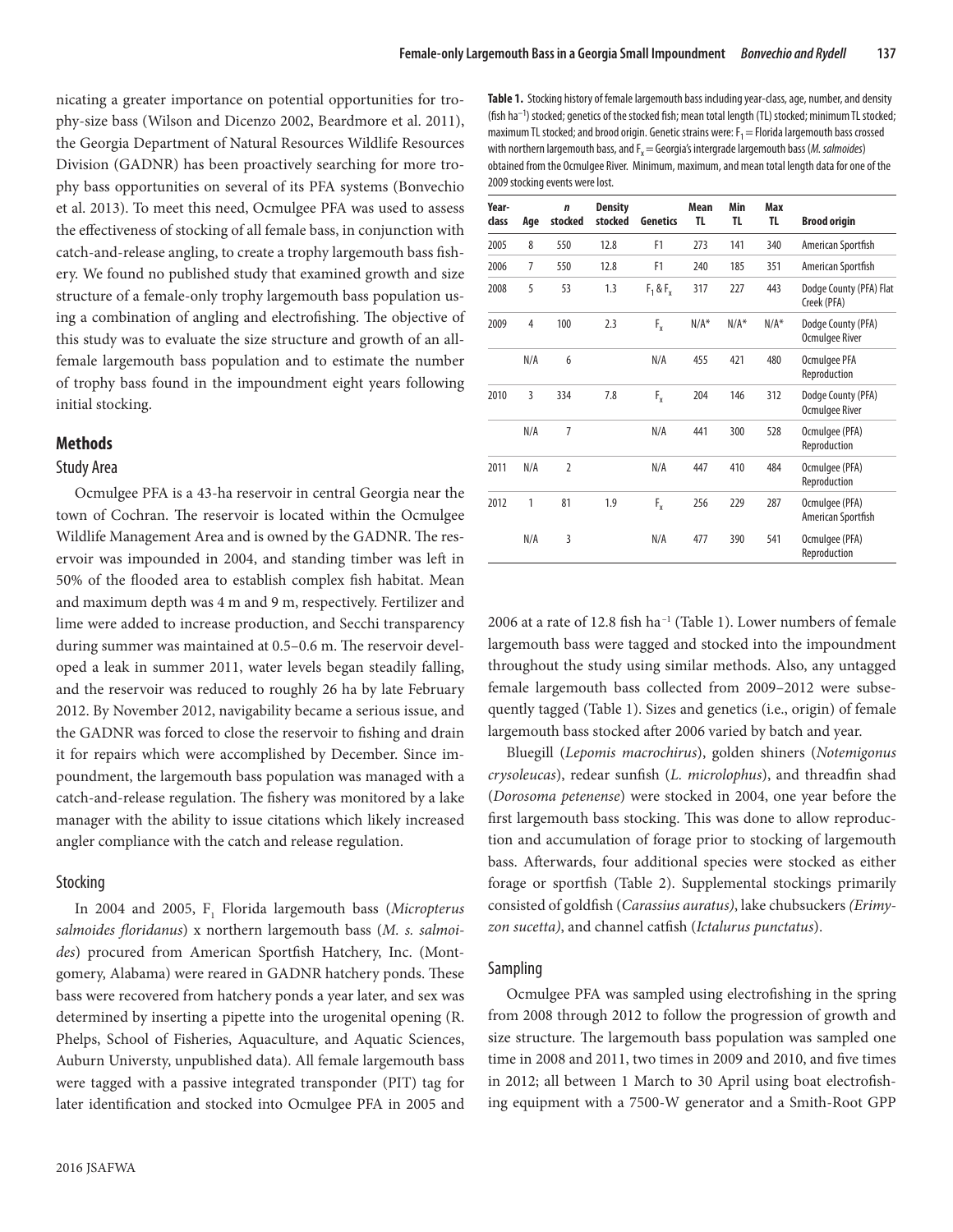Table 2. Stocking history of forage including species, years stocked, total number of stockings, mean number, and density stocked (fish ha–1).

| <b>Species</b>   | <b>Years stocked</b> | <b>Total stockings</b> | n stocked | <b>Density stocked</b> |
|------------------|----------------------|------------------------|-----------|------------------------|
| Bluegill         | 2004, 2011, 2012     | 3                      | 100,223   | 778.7                  |
| Channel catfish  | 2005-2011            | 4                      | 77,000    | 448.7                  |
| Golden shiners   | 2005                 |                        | 4500      | 104.9                  |
| Goldfish         | 2004-2011            | 21                     | 701.121   | 778.2                  |
| Lake chubsuckers | 2008-2012            | 9                      | 117.065   | 303.2                  |
| Redear sunfish   | 2004, 2011, 2012     | 3                      | 25,035    | 194.5                  |
| Threadfin shad   | 2005                 | 1                      | 1500      | 35                     |
| White crappie    | 2004                 |                        | 181       | 4.2                    |
| <b>Totals</b>    |                      | 41                     | 1,026,625 | 583.7                  |

7.5 pulsator (Vancouver, Washington) operated to achieve 5A to 7A of pulsed DC current. The johnboat was equipped for electrofishing with a 60-hp outboard motor. Six electrofishing transects were conducted for 15 min and assessed all available habitat types including open water, shoreline, and open water flooded timber. All largemouth bass collected were measured (total length [TL], mm), weighed (g), and scanned for a PIT tag. Also during spring electrofishing, all bass were visually inspected to determine gender and squeezed to determine the presence or lack thereof male milt. Electrofishing was also utilized in November 2012 in an attempt to remove the remaining bass from the impoundment using similar methods to those mentioned above. Electrofishing catchper-unit-effort (CPUE) for all samples was calculated as fish h–1. The dewatering event included draining of remaining water from the reservoir, removal of fish via electrofishing, and a chlorine application to complete the renovation. We considered this sample to represent the true structure and abundance of the population.

Obtaining data on trophy-bass populations can be difficult due to the relative scarcity of large fish in electrofishing samples (Reyn-

olds 1996, Bayley and Austen 2002, Wilson and Dicenzo 2002). Angler data has been used as a cost-effective method to estimate fish size structure and population information in systems or situations where it was difficult to obtain reliable, accurate, and sufficient fisheries data with electrofishing (Weiss-Glanz and Stanley 1984, Gabelhouse and Willis 1986, Ebbers 1987). Thus, we used both electrofishing and angling to assess the largemouth bass population on Ocmulgee PFA in spring 2012.

Twenty-one volunteer angler fishing trips were made at Ocmulgee PFA from 15 February to 7 June 2012 (Table 3). Volunteer angler trip length varied from 3–12 h. We used a total of four independent anglers per fishing event, who were accompanied by up to two other anglers for any given trip, so a party size could be as large as three on any one particular event. All volunteer anglers were trained to measure and weigh fish. Each day, volunteers were provided a data sheet, a Biomark (Boise, Idaho) PIT-tag scanner, measuring board, and an International Game Fish Association certified boga-grip that could weigh bass up to 6.8 kg. Cell-phone numbers were exchanged with angling volunteers for coordination, as only one PIT-tag scanner was available. If a bass was caught, the angler was instructed to immediately release the fish back into the water body after recording TL and weight. Angler effort was recorded as total h fished and then multiplied by number of anglers to get total angler effort (angler-h) per trip, and angling CPUE was calculated as fish angler h–1.

## **Analysis**

Length-frequency distributions were compared among the spring 2012 electrofishing, angling, and the fall dewatering electrofishing samples for all sizes of fish and for fish >457 mm TL. All comparisons were done using a Kolmogorov-Smirnov two-sample test using a Bonferroni adjustment (i.e., *P*=0.05/4=0.0125; SAS

**Table 3.** Gear used, size categories, number of samples (*n*), mean catch-per-unit-effort (CPUE, fish h–1) and SD, mean total length (TL) and SD, and total number of largemouth bass collected (Total) for each gear and size category in spring 2012.

|                | <b>Size category</b> | $\boldsymbol{n}$ | <b>CPUE</b> |                                      | TL          |       |              |  |
|----------------|----------------------|------------------|-------------|--------------------------------------|-------------|-------|--------------|--|
| Gear           |                      |                  | <b>Mean</b> | SD                                   | <b>Mean</b> | SD    | <b>Total</b> |  |
| Angling        | All fish             | 21               | 0.30        | 0.27                                 | 545         | 44.7  | 64           |  |
|                | $\geq$ 457 mm TL     | 21               | 0.29        | 0.27<br>0.28<br>0.26<br>0.14<br>0.19 | 551         | 29.5  | 62           |  |
|                | $>2.27$ kg           | 21               |             |                                      | 554         | 28.7  | 59           |  |
|                | $>3.6$ kg            | 21               |             |                                      | 572         | 27.8  | 29           |  |
|                | $>4.5$ kg            | 21               | 0.03        | 0.07                                 | 599         | 34.5  | 4            |  |
| Electrofishing | All females          | 30               | 15.27       | 7.51                                 | 489         | 106.1 | 116          |  |
|                | $\geq$ 457 m TL      | 30               | 11.06       | 5.84                                 | 544         | 38.51 | 84           |  |
|                | $>2.27$ kg           | 30               | 11.1        | 1.37                                 | 552         | 33.9  | 81           |  |
|                | $>3.6$ kg            | 30               | 1.14        | 0.88                                 | 579         | 24.7  | 33           |  |
|                | $>4.5$ kg            | 30               | 0.41        | 0.63                                 | 601         | 14.4  | 12           |  |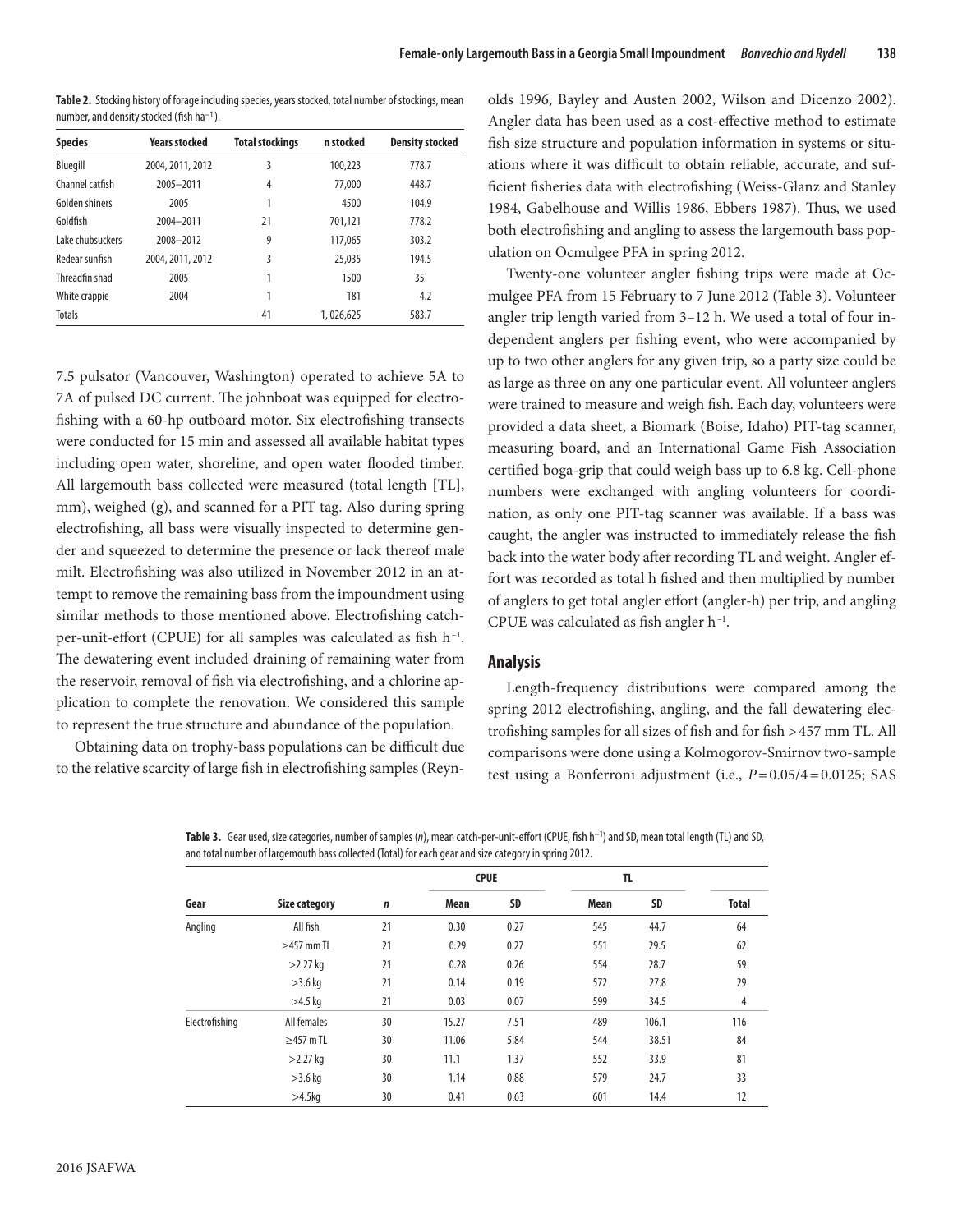

**Figure 1.** Length-frequency distributions (20-mm groups) of largemouth bass collected from Ocumlgee PFA using electrofishing during spring 2008–2012. Total sample size (*n*) and relative weight (Wr) are displayed for each sample year.

Institute 2011). Largemouth bass were divided into four weight categories (2.27–3.60, 3.60–4.50, 4.50–5.40, and >5.40 kg) and proportion of fish captured across these categories were examined between gears using a chi-squared test (SAS Institute 2011). Because the majority of the fish sampled contained PIT tags and were known age, sacrificing fish for sagittal otoliths was unnecessary. Thus, spring electrofishing data collected from 2008 to 2012 were pooled and von Bertlanffy (1937) growth models were fit to PITtagged female largemouth bass using nonlinear regression with FAMS (Slipke and Maceina 2014). The growth curve was fit with mean length-at-age data and was not extended past the maximum age obtained in the sample (Bonvechio et al. 2005). Largemouth bass condition was estimated with the relative weight (*W<sub>r</sub>*) equation found in Neumann et al. (2012). A type I error rate of 0.05 was used for all comparisons.

#### **Results**

Catch rates and sample sizes of largemouth bass were low throughout the spring 2008–2012 electrofishing samples. By the beginning of sampling in 2008, the population was dominated by fish  $\geq$ 457 mm TL (Figure 1). This group of fish slowly grew longer as the study progressed. The population size structure was unimodal until 2010, when smaller fish began to be collected, possibly to due natural reproduction that occurred after male largemouth bass were observed in 2009. By the final year of the study, the lengthfrequency distribution had broadened considerably, containing largemouth bass from 240–635 mm TL; however, in all years the majority of the fish collected were  $\geq$  457 mm TL (Figure 1).

Volunteer anglers fished 213 angler-h over 21 angling events in spring 2012 and caught 64 largemouth bass with the largest fish collected being 635 mm TL (Table 3). On average, it took anglers 3.76, 7.35, and 53.25 h to catch a largemouth bass greater than 2.27 kg, 3.6 kg, and 4.5 kg, respectively. Electrofishing in spring 2012 captured 116 largemouth bass, and the largest fish collected was 625 mm TL (Table 3). Multiple captures of individual bass were uncommon; of 180 total fish scanned, there were only 15 recaptures (12%). Furthermore, of 16 fish greater than 4.5 kg, only one was a recapture (6%). Thus, angling and electrofishing combined obtained 1 trophy bass (*>*3.6 kg) per 0.69 ha. Catch rates of both gears followed a similar trend of declining as fish size increases, but electrofishing CPUE was 8–50 times higher than angling CPUE in each size group of fish (Table 3). Angling appeared to catch more largemouth bass between 3.60 and 4.60 kg and less between 4.50 and 5.40 kg (Figure 2), but overall the distribution



**Figure 2.** Percent of largemouth bass captured across four weight categories by angling and electrofishing in spring 2012. Number of fish (*n*) collected by each gear is displayed in legend.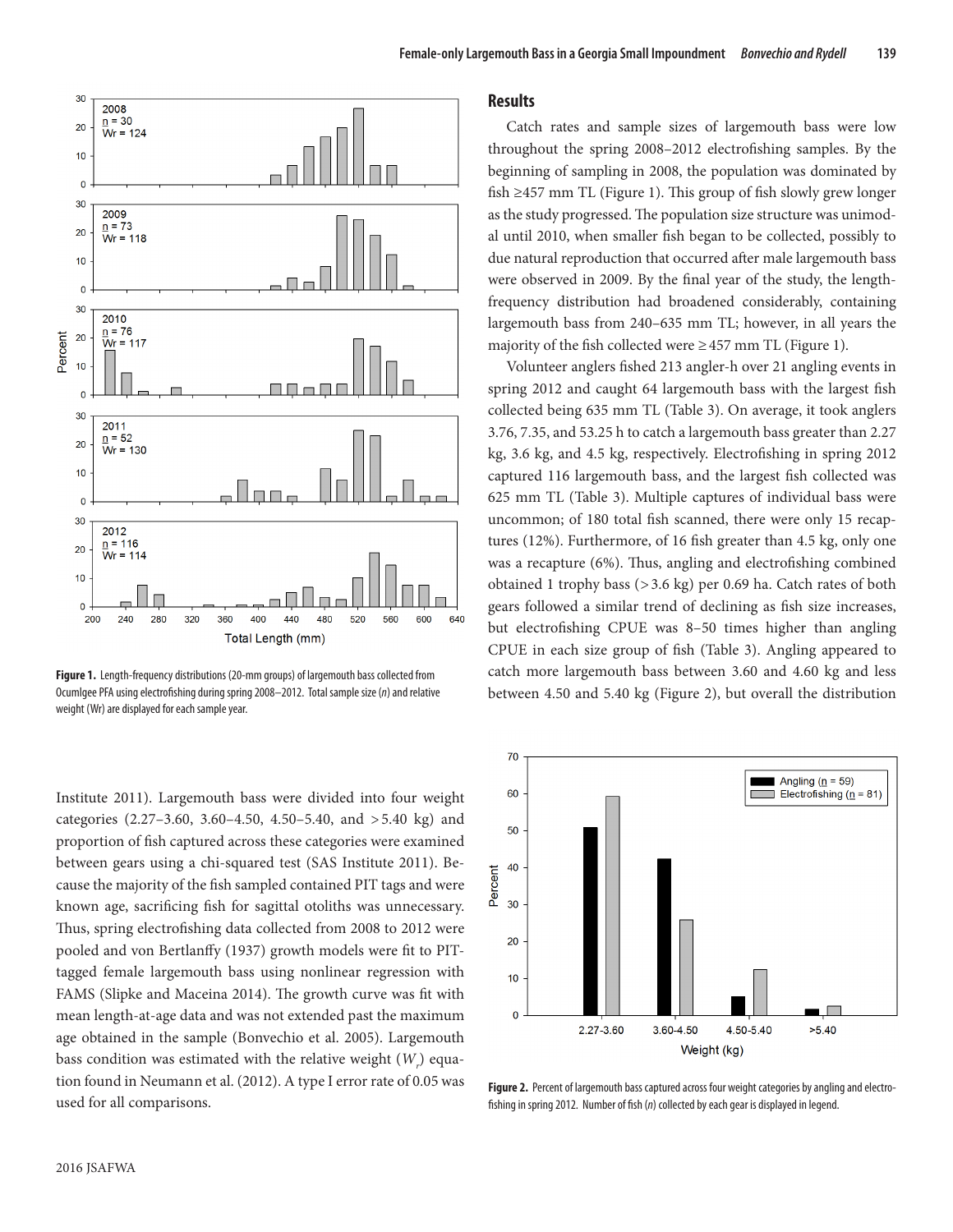**Table 4.** Table depicting the associated sample size (*n*) and standard error (SE) of the mean

of catch was similar between gears across the four weight classes  $≥2.27$  kg ( $\chi^2$  = 5.28, df = 3, P = 0.1526).

In 2012, the length-frequency distribution of all sizes of fish obtained from angling differed from the length frequency of electrofishing (KSa=2.183,  $P=0.0001$ ; Figure 3). Mean length of all females caught by angling was 545 mm TL compared to 489 mm TL for electrofishing (Table 3). However, length frequencies were similar between spring electrofishing and the sample from the fall dewatering event (KSa=1.286, *P*=0.0731), indicating that spring electrofishing sample closely approximated the true length distribution (Figure 3). The length frequency of the spring angling sample differed from that of the fall dewatering event (KSa=2.802, *P* <0.0001), as did the combined spring electrofishing and angling sample (KSa=2.081, *P*=0.0003). For largemouth bass *>*457 mm



**Figure 3.** Length-frequency distributions (20-mm groups) of all sizes of largemouth bass and those ≥457 mm TL collected from Ocumlgee PFA using electrofishing (EF) and angling (AN) in spring 2012 and during the fall dewatering event (Fall DW). Total sample size (*n*) is displayed for each sample. Lowercase letters in upper right hand corner of each panel denote differences and similarities in distributions collected in samples within each size group (Kolmolgorov-Smirnov Test, *P* <0.0125).

| Aqe            | <b>Mean TL</b> | $\mathbf n$ | SE   | <b>Minimum</b> | <b>Maximum</b> |
|----------------|----------------|-------------|------|----------------|----------------|
| 1              | 243            | 37          | 7.56 | 157            | 390            |
| $\overline{2}$ | 422            | 21          | 8.51 | 363            | 490            |
| 3              | 469            | 46          | 5.31 | 347            | 546            |
| $\overline{4}$ | 511            | 78          | 3.28 | 420            | 568            |
| 5              | 529            | 56          | 3.34 | 465            | 585            |
| 6              | 537            | 38          | 5.52 | 445            | 624            |
| 7              | 562            | 79          | 3.49 | 508            | 635            |
| 8              | 541            | 39          | 2.88 | 505            | 605            |

TL, the spring electrofishing length frequency was similar to the spring angling sample (KSa =  $1.145$ , P =  $0.1462$ ) and the fall dewater event (KSa =  $1.453$ , P =  $0.0293$ ; Figure 3). However, the spring angling sample and the fall dewatering event had differing length frequencies for fish *>*457 mm TL (KSa=2.128, *P*=0.0002). Similarly, the length frequency of the combined spring sample was also different from the fall dewatering event (KSa=2.128, *P*=0.0002).

Ages for largemouth bass  $(n=394)$  ranged from 1 to 8 years, with missing age-2 and age-6 fish, matching years with no stocking. Growth of fish was fast, with mean length exceeding 500 mm TL by age 4 (Table 4). Mean total length (TL) at age for known-age PIT-tagged females from electrofishing in the spring from 2008– 2012 was described by von Bertalanffy growth curves as 547.1(1–e –0.759 [age+0.21]. This equation predicted that largemouth bass reached 457 and 508 mm TL in only 2.59 years and 3.69 years, respectively.

Electrofishing first detected males in the reservoir in 2009. Four males were found in 2009, 3 in 2010, 5 in 2011, and 4 in 2012, and all were removed from the impoundment. Untagged female bass captured in the lake during routine electrofishing from 2009–2012 (*n*=18 across all years) were tagged at capture and became part of the known tagged female population (Table 1). Male largemouth bass may have entered the reservoir from an upstream 2.5-ha pond within the drainage but accidental stocking of male bass in the reservoir also occurred: of 16 males collected during spring 2012 electrofishing, 4 were PIT-tagged and thus had been stocked. Another PIT-tagged male largemouth bass was collected during the dewatering event. Another 49 males were collected in previous years that were deemed recruitment within the reservoir or emigration from the upstream pond. In all, males composed 14.6% (59 out of 405 fish) of the 2012 sample, or a female:male ratio of 6.9:1.

## **Discussion**

Fisheries managers have struggled with effective ways to reduce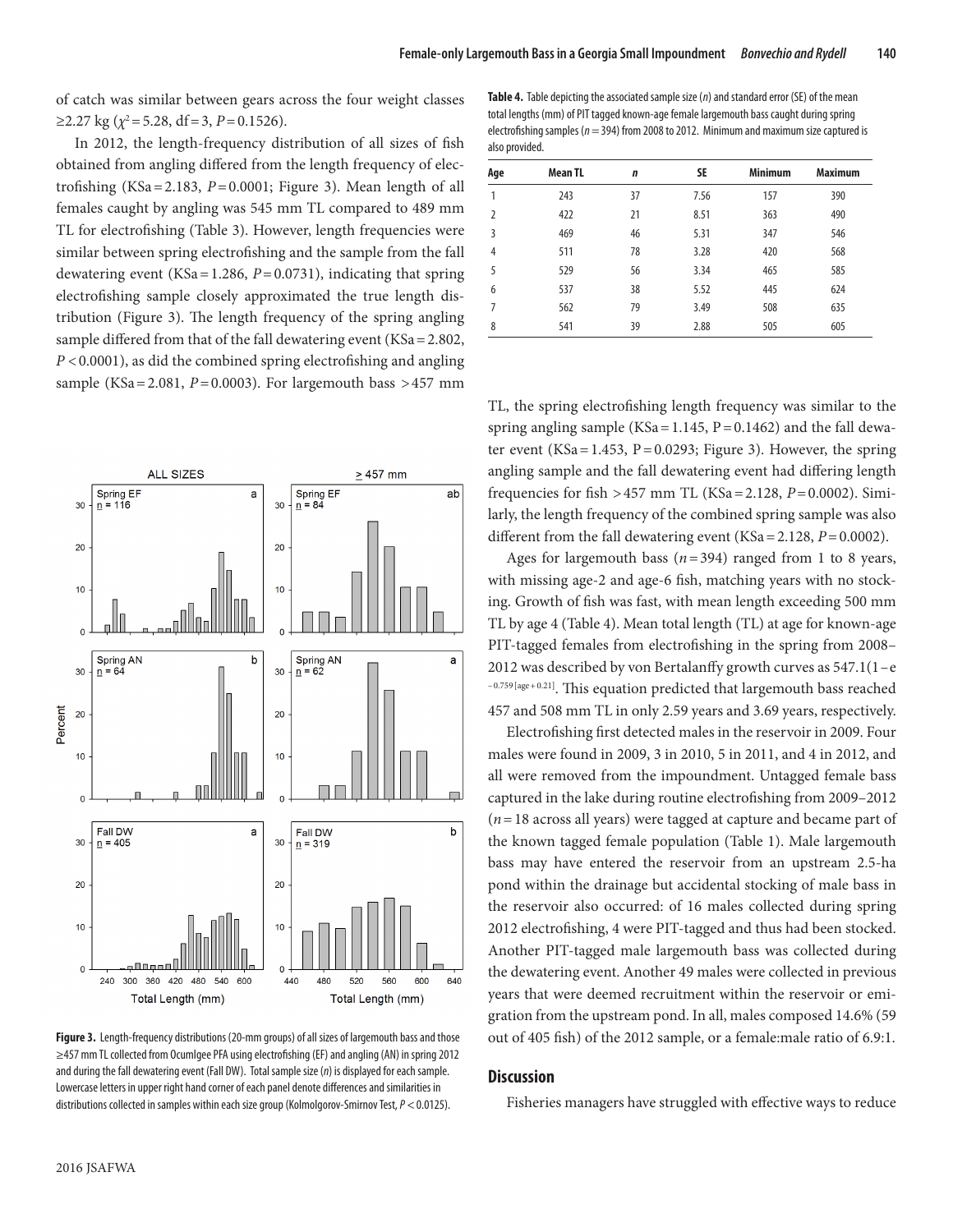high densities of slow growing largemouth bass in small impoundments. In the past, the principle management strategy to address this issue was to encourage harvest, but high voluntary release rates of anglers and lack of harvest by anglers have largely eliminated this option (Myers et al. 2008, Willis and Neal 2012). Also, high release rates by anglers increases the likelihood of densitydependent reductions in largemouth bass growth (Aday and Graeb 2012, Wright and Kraft 2012). Labor-intensive, manual removal of stunted fish and protective slot limits have been recommended to increase growth and the number of quality and preferred-size largemouth bass (Parks and Seidensticker 1998, Schramm and Willis 2012).

Another method to avoid density-dependent population responses is to control reproduction. Stocking fish that are sterile or otherwise unable to spawn successfully has been used to create trophy fisheries of a variety of species, but this technique has rarely been attempted in ponds or small impoundments (Wright and Kraft 2012). Our study documented the successful creation of a trophy largemouth bass fishery at Ocmulgee PFA by stocking only females to reduce or eliminate recruitment in combination with stocking several supplemental forage species and instituting a catch-and-release regulation. This stocking strategy created a lowrecruitment, fast-growing largemouth bass population that complimented the habits of anglers that ascribe to a voluntary release mentality.

Trophy largemouth bass management generally requires appropriate genetics, good habitat, high productivity, low mortality (especially fishing), low abundance of competing predators, high biomass of available prey, and reduced intraspecific competition for available resources (Crawford et al. 2002, Wilson and Dicenzo 2002, Myers and Allen 2005). As largemouth bass approach trophy size, the largest individuals compete for optimum size prey (Lawrence 1957, Timmons and Pawaputanon 1980, Eberts et al. 1998). Naturally produced forage may not reach optimum size for such large predators, so stocking additional large-sized forage may be warranted to increase existing prey for trophy largemouth bass (Eberts et al. 1998). At Ocmulgee PFA, our goal was to stock maximum-sized prey that could be utilized by memorable-sized (≥510 mm TL, Neumann et al. 2012) largemouth bass. Research indicated that juvenile and adult largemouth bass typically can eat prey up to 50 percent of their total length (Lawrence 1957, Johnson and Post 1996). Thus we stocked prey species that would provide a prey supply between 60–300 mm TL for trophy largemouth bass reaching about 635 mm TL. Furthermore, previous research found that there was an abundant population of small white crappie (*Pomoxis annularis)* in this impoundment (Bonvechio et al. 2014). Therefore, supplemental forage was provided at sizes and in numbers

that would provide the most noticeable benefit in terms of increasing growth and biomass of trophy largemouth bass.

These management strategies resulted in extremely fast growth in this population. Allen et al. (2002) used mean total length (TL) at-age across 32 largemouth bass populations in Florida and described fast growing females as those that reached 457 and 508 mm TL in 4.36 and 5.45 years, respectively, lower than the rates observed in this study. Additionally, the growth rates of female largemouth bass in mixed-gender populations in other Georgia small impoundments were less than those found in this study (Bonvechio et al. 2013). Fast growth rates along with low recruitment resulted in a population dominated by largemouth bass ≥457 mm TL within four years of the initial stocking, and this skewed size structure lasted up to eight years after initial stocking.

In Georgia, it required a tournament angler an average of 305 h to catch a bass 2.27 kg or larger (Quertermus 2013). Anglers were most successful at catching fish of this size in Lake Seminole, needing only 78 h to accomplish. In comparison, our angler survey on Ocmulgee PFA showed that anglers caught a 2.27-kg largemouth bass in 3.76 h. Also, most (92%) of the largemouth bass caught by anglers in spring 2012 were at least 2.27 kg. Nearly 58% of the 405 bass that were measured and weighed during the dewatering period exceeded 2.27 kg. Thus, size structure of this population was unusually large. By utilizing both angler and electrofishing, we captured a trophy (>3.6 kg) largemouth bass for every 0.68 ha of reservoir and for (>4.5 kg) largemouth bass, every 2.8 ha of reservoir. In comparison, Crawford et al. (2002) documented a trophy largemouth bass for every 10 ha in Lake Pasadena, Florida, recognized as a lake with high trophy production.

Failure to accurately sex fish before stocking can limit the effectiveness of this strategy. For instance, one male largemouth bass mistakenly identified and female and stocked into an all-female bass pond at Auburn University resulted in reproduction that tripled bass population density and reduced growth of the initial stock by 20% in one year (M. Maceina, Auburn University, personal communication). However, this was not the case at Ocmulgee PFA, where male largemouth bass were mistakenly stocked into the lake as early as 2009, but bass density remained low, with no reduction in growth or condition. Because we maintained high densities of numerous forage species through the study, predation on largemouth bass eggs or fry by these species may have been limiting factors in preventing or reducing bass recruitment (Regier 1963, Chew 1972, Barwick and Holcomb 1976. It appeared that gender identification errors made during screening processes at the hatchery were higher when fish were smaller (i.e., mean TL  $\sim$ 204 mm). Thus, to reduce errors fish should be raised to the largest size possible ( *>*250 mm TL) before gender determination is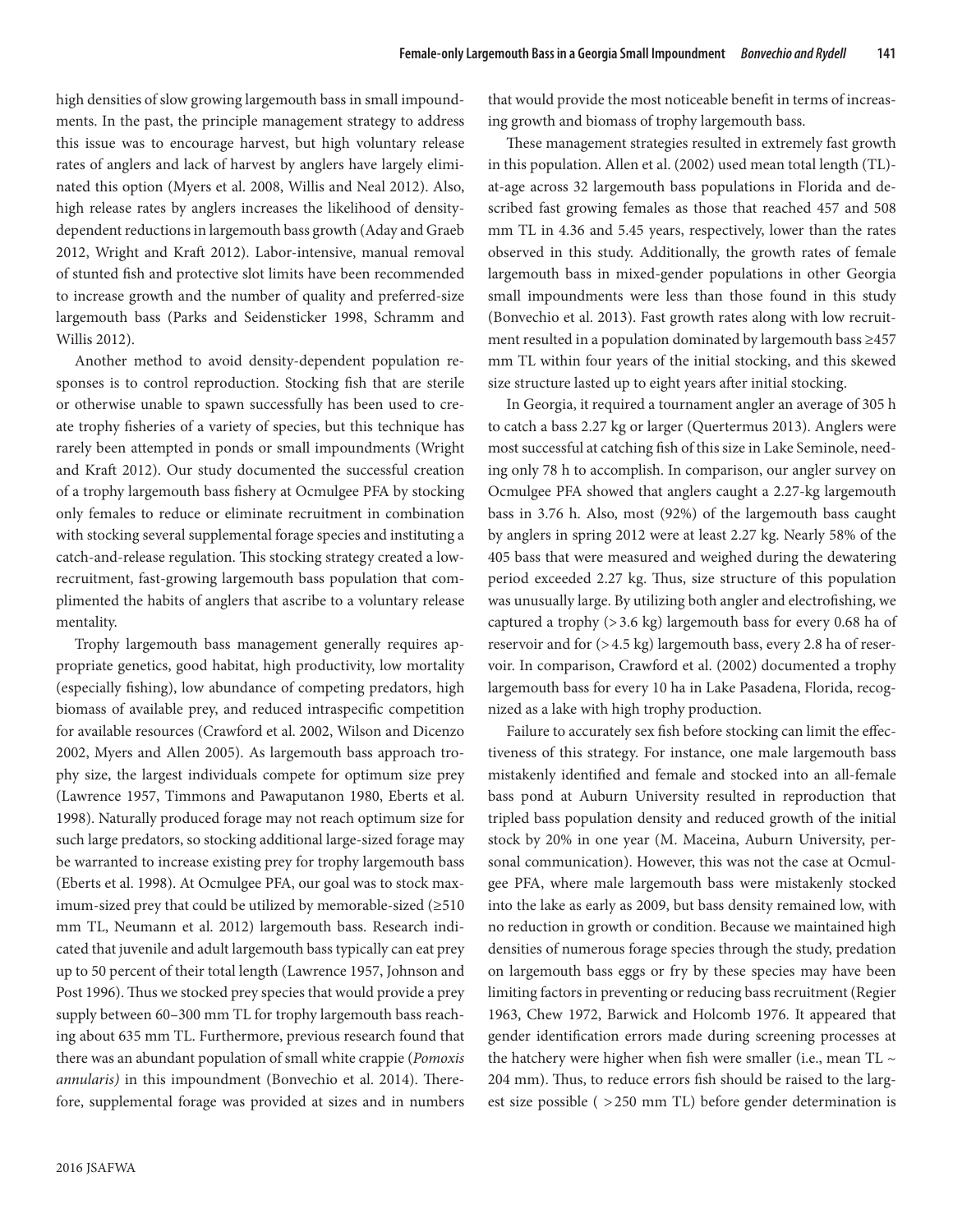attempted.

Obtaining useful trophy largemouth bass data can be a challenge (Wilson and Dicenzo 2002, DeJesus et al 2009, Dutterer et al. 2014). Seasonal catch and length data from volunteer angler surveys has been a useful and cost-effective way to assess trophy largemouth bass populations. These data in our study were verified with the known population in the reservoir, thus allowing us to more accurately identify biases (Prentice et al. 1993). Angler data in our study was skewed towards larger fish in our study, possibly due to the trophy reputation of the lake causing anglers to target only the largest fish. While these data were still useful for age data, they did not appear to accurately depict size structure of the population even when combined with electrofishing data. Thus, caution should be used when using these data for age- or size-structure analyses. However, in systems where natural reproduction does not occur, angler data will likely be more similar to electrofishing data as observed in our study for fish ≥457 mm. In any case, we are confident our application of angler-supplied data was a valid technique that can be utilized in the future to collect certain kinds of information on larger fish. Our objectives in this study and for Ocmulgee PFA were specifically tailored towards creating and evaluating a female-only, trophy bass lake and both angler and electrofishing data appeared to be adequate in estimating the metrics of interest.

We believe that this strategy of a lake with female-only trophy bass lake caters to a larger subgroup of specialized and motivated anglers, and as a result of high angler satisfaction, angler recruitment and fishing license sales have the potential to increase on a unique system such as Ocmulgee PFA (Fedler and Ditton 1994, Beardmore et al. 2011). Although not immune to human error (i.e., misidentification of male fish), a program designed to stock only females appears to be a viable option to control density and maximum growth of piscivorous fish in smaller systems such as Ocmulgee PFA. Agencies interested in beginning a similar program should ensure a stable forage supply exists each year and that fish are protected by either high minimum-length or catch-andrelease regulations. Finally, angler expectations should be properly defined for these systems, as densities and overall catch rates of the target species are usually low.

## **Acknowledgments**

We would like to thank past and present WRD fisheries personnel L. Ager, J. Biagi, B. Baker, B. Bowen, D. Chandler, B. Deener, D. Harrison, J. Miller, S. Schleiger, M. Thomas, K. Weaver and T. Will for their support regarding Ocmulgee PFA. We would like to thank L. Ager, B. Deener, J. Byram and J. Woolsey for their volunteer angling skills. Previous manuscript revisions of the manuscript were provided by L. Ager, K. Bonvechio, B. Bowen, B. Deener, T. Litts, M. Maceina, S. Schleiger, H. Schramm and M. Thomas.

## **Literature Cited**

- Aday, D. D. and B. D. S. Graeb. 2012. Stunted fish in a small impoundments: An overview and management perspective. Pages 215–232 *in* J. W. Neal and D. W. Willis, editors. Small Impoundment Management in North America. American Fisheries Society, Bethesda, Maryland.
- Allen, M. S., W. Sheaffer, W. F Porak, and S. Crawford. 2002. Growth and mortality largemouth bass in Florida waters: Implications for use of length limits. Pages 559–581 *in* D. P. Phillip and M. S. Ridgeway, editors. Black Bass Ecology, Conservation and Management. American Fisheries Society, Bethesda, Maryland.
- Barwick, D. H. and D. E. Holcomb. 1976. Relation of largemouth bass reproduction to crowded sunfish populations in Florida ponds. Transactions of the American Fisheries Society 105: 244–246.
- Bayley, P. B. and D. J. Austen. 2002. Capture efficiency of a boat electrofisher. Transactions of the American Fisheries Society 121:435–451.
- Beardmore, B., W. Haider, L. M. Hunt, and R. Arlinghaus. 2011. The importance of trip context for determining primary angler motivations: Are more specialized anglers more catch oriented than previously believed. North American Journal of Fisheries Management 31:861–879.
- Bonvechio, T. F., M. S. Allen, and R. L. Cailteux. 2005. Relative abundance, growth, and mortality of Suwannee bass in four Florida Rivers. North American Journal of Fisheries Management 25:275–283.
- ———, B. W. Baker, and B. R. Bowen. 2014. Population dynamics of white crappie occurring in a small Georgia impoundment stocked with femaleonly largemouth bass. Journal of the Southeastern Association of Fish and Wildlife Agencies 2:93–100.
- ———, B. R. Bowen, J. M. Wixson, and M. S. Allen. 2013. Exploitation and length limit evaluation of largemouth bass in three Georgia small impoundments. Journal of the Southeastern Association of Fish and Wildlife Agencies 1:33–41.
- Carlson, A. J. and D. A. Isermann. 2010. Mandatory catch and release and maximum length limits for largemouth bass in Minnesota: Is exploitation still a relevant concern? North American Journal of Fisheries Management 30:209–220.
- Crawford, S., W. F. Porak, D. J. Renfro, and R. L. Cailteux. 2002. Characteristics of trophy largemouth bass populations in Florida. Pages 567–581 *in* D. P. Phillip and M. S. Ridgway, editors. Black Bass: Ecology, Conservation and Management. American Fisheries Society Symposium 31, Bethesda, Maryland.
- Chen, R. J., K. M. Hunt, and R. B. Ditton. 2003. Estimating the economic impacts of a trophy largemouth bass fishery: issues and applications. North American Journal of Fisheries Management 23:855–844.
- Chew, R. L. 1972. The failure of largemouth bass, *Micropterus salmonides floridanus* (leSueur), to spawn in eutrophic, over-crowded environments. Proceedings of the Annual Conference of the Southeastern Association of Game and Fish Commissions 26:306–319.
- DeJesus, M. J., S. J. Magnelia, and C. C. Bonds. 2009. Use of a volunteer angler survey for assessing length distribution and seasonal catch trends of trophy largemouth bass. North American Journal of Fisheries Management 29:1225–1231.
- Dutterer, A. C., C. Wiley, B. Wattendorf, J. R. Dotson, and W. F. Pouder. 2014. Trophy Catch: A conservation program for trophy bass in Florida. Florida Scientist 77:167–183.
- Eades, R. T., J. W. Neal, T. J. Lang, K. M. Hunt, and P. Pajak, editors. 2008. Urban and community fisheries programs: development, management, and evaluation. American Fisheries Society, Symposium 67, Bethesda,